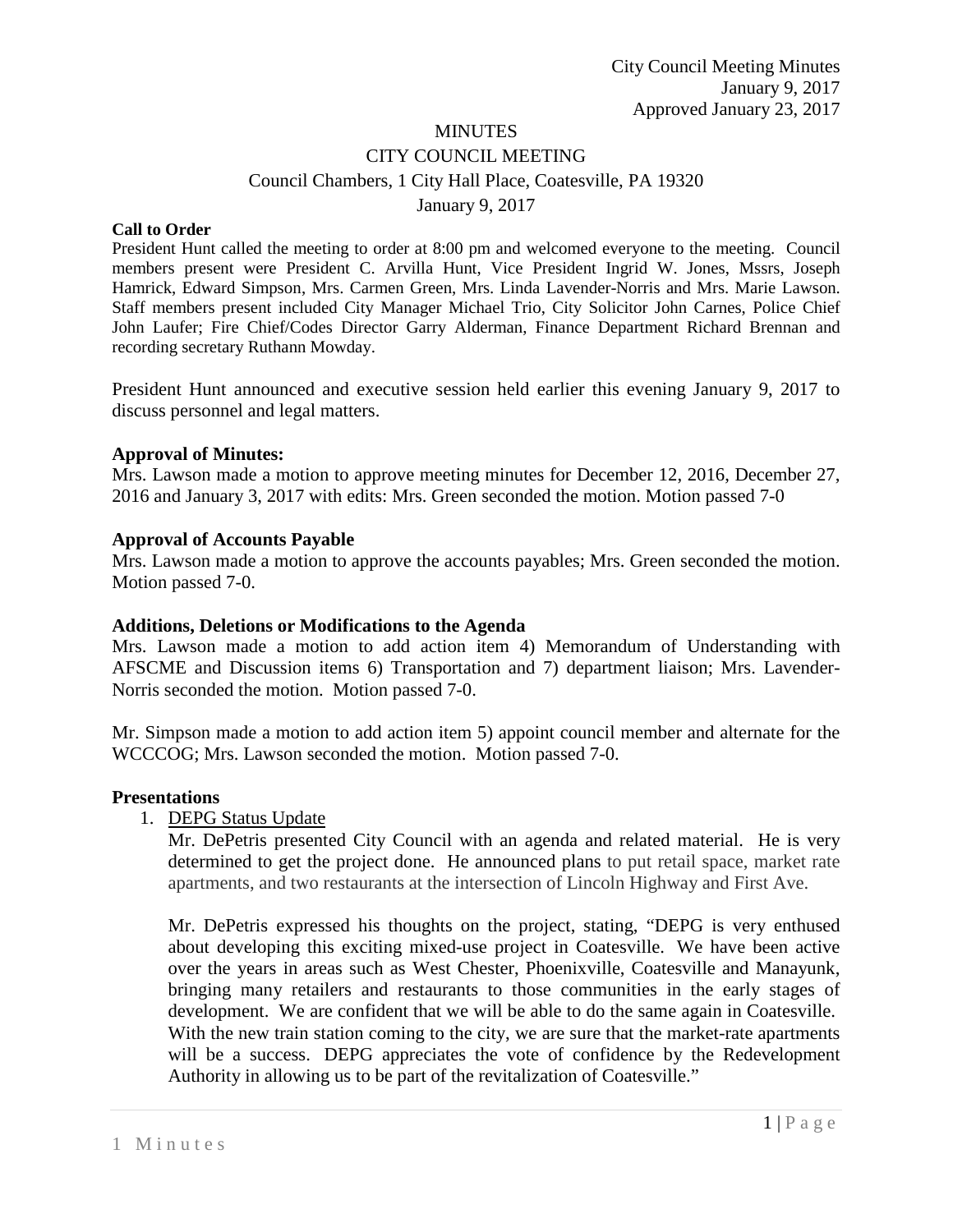## **Citizens' Hearings –** *Regular Action Items Only* **(3 Minutes)**

Fran Scamuffa

Ms. Scamuffa volunteered to assist in anyway with helping to solve the vacant property issues in any way. There are big problems with the vacant properties.

## Indira Sammy

Ms. Sammy voiced her concerns on continuous problems with vacant properties in the City.

Mrs. Lavender-Norris made a motion to close citizens' hearings on regular action items only; Mrs. Green seconded the motion. Motion passed 7-0.

## **Regular Action Items**

1. Receive and consider reappointment to the Authorities, Boards, Commissions and Committees. Joseph Kandler to the Redevelopment Authority for the term 2018-2021; Maitland Harvey to the Planning Commission for the term 2017-2020; Jay Byerly to the Historical Commission for the term 2017-2019; Darrell Williams to the Board of Housing Appeals for the term 2017-2019; Stephen Cane to the Uniform Construction Code for the term 2017-2021; Jose Rios to the Civil Service Commission for the term 2017-2020; and Martin Brice to the Police Pension Commission for the term 2017-2018. Mrs. Lawson made a motion to reappoint Joseph Kandler to the Redevelopment Authority for the term 2018-2012; Jay Byerly to the Historical Commission for the term

2017-2019; and Martin Brice to the Police Pension Commission for the term 2017-2018; Mrs. Lavender-Norris seconded the motion. Motion passed 7-0.

- 2. Receive and consider Proclamation for "Pennsylvania 811 Safe Digging Month" No Motion made for approval.
- 3. Receive and consider bank depositories signatories Mr. Simpson made a motion to approve President C. Arvilla Hunt and Vice President Ingrid W. Jones as bank signatories; Mr. Hamrick seconded the motion. Motion passed 7-0.
- 4. Receive and consider AFSCME Memorandum of Understanding Mrs. Lawson made a motion to approve the AFSCME Memorandum of Agreement; Mrs. Green seconded the motion. Motion passed 7-0.
- 5. Receive and consider Council Member and alternate for WCCCOG Mr. Hamrick made a motion to appoint Mrs. Lawson as the Council Member and Mrs. Green as alternate for the WCCCOG: Mrs. Lavender-Norris seconded them motion. Motion passed 7-0.

## **Discussion Item**

1. Discuss Community Unity Day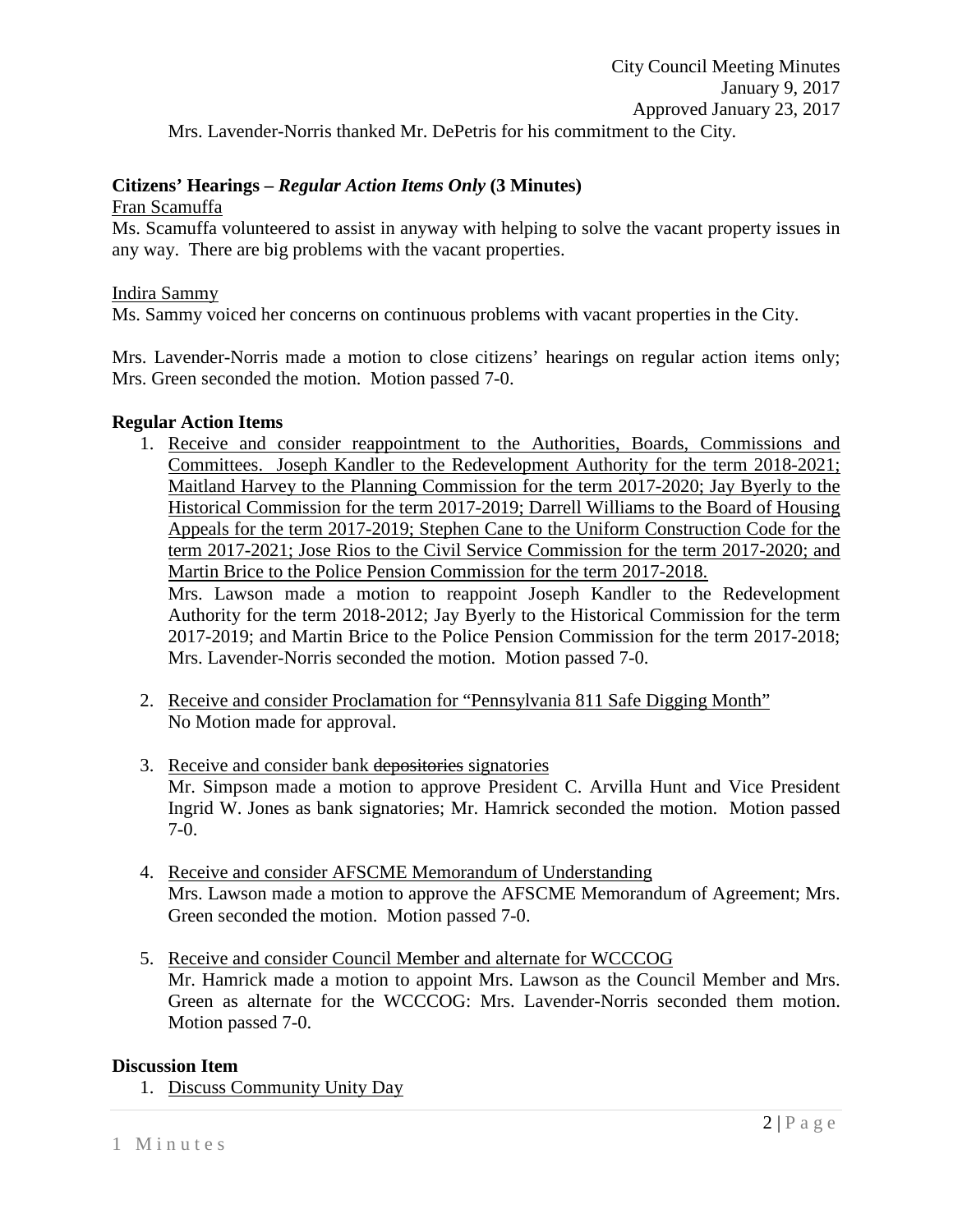City Council Meeting Minutes January 9, 2017 Approved January 23, 2017

Community Unity Day will be held on July 8, 2017. The RFP for the Fireworks will need to be sent out. Need to reach out to businesses and look for sponsors. Designated end dates for vendor applications to be submitted.

2. Eagle Disposal trash/recycling

Eagle Disposal has not been picking up all the recycling and trash on Tuesday and Friday. The cans throughout the City are not even being emptied completely. It is unfair that the Public Works has to go behind and pick up after them. The contact with Eagle is valid until June. Mr. Trio stated he would meet up with them.

3. Boarded up/abandoned properties

Council is working on curb appeal and taking the boarded up and abandoned properties seriously. They gave staff direction to move forward. There should be no properties with boards and windows. Ohio is currently using a board called secure view. No one should have to look at boarded homes.

4. Snow emergencies/snow removal

How long does a resident have to get the snow off the sidewalk? Can the information be posted on Channel 66 and the website? We need to be more proactive before enforcing.

5. Recycling education

The City spent a lot of money sending out flyers. We need Liaisons to help get recycling education out to the residents. Can we apply for an educational grant?

6. Transportation

People really rely on Krapft. They drop off in at Regency in the evening but do not pick up in the morning. The current scheduling is in accurate, it needs to be changed. A meeting with TMACC needs to be scheduled.

7. Dept. Liaison

Council agreed to provide a list of departments that the member would like to be liaison at the next meeting.

## **Solicitors Report**

Mr. Carnes announced:

- He has been monitoring and assisting with the development of the project
- ACR Conditional Use Decision has been issued to the applicant and the applicants attorney
- Working with Family Dollar and the City Engineer to establish close out documents for the project.
- Reviewed various draft contracts and agreements and assisted with various miscellaneous matters involving litigation and enforcement and has assisted the City in its interpretation of codes, rules and regulations

## **City Manager's Report**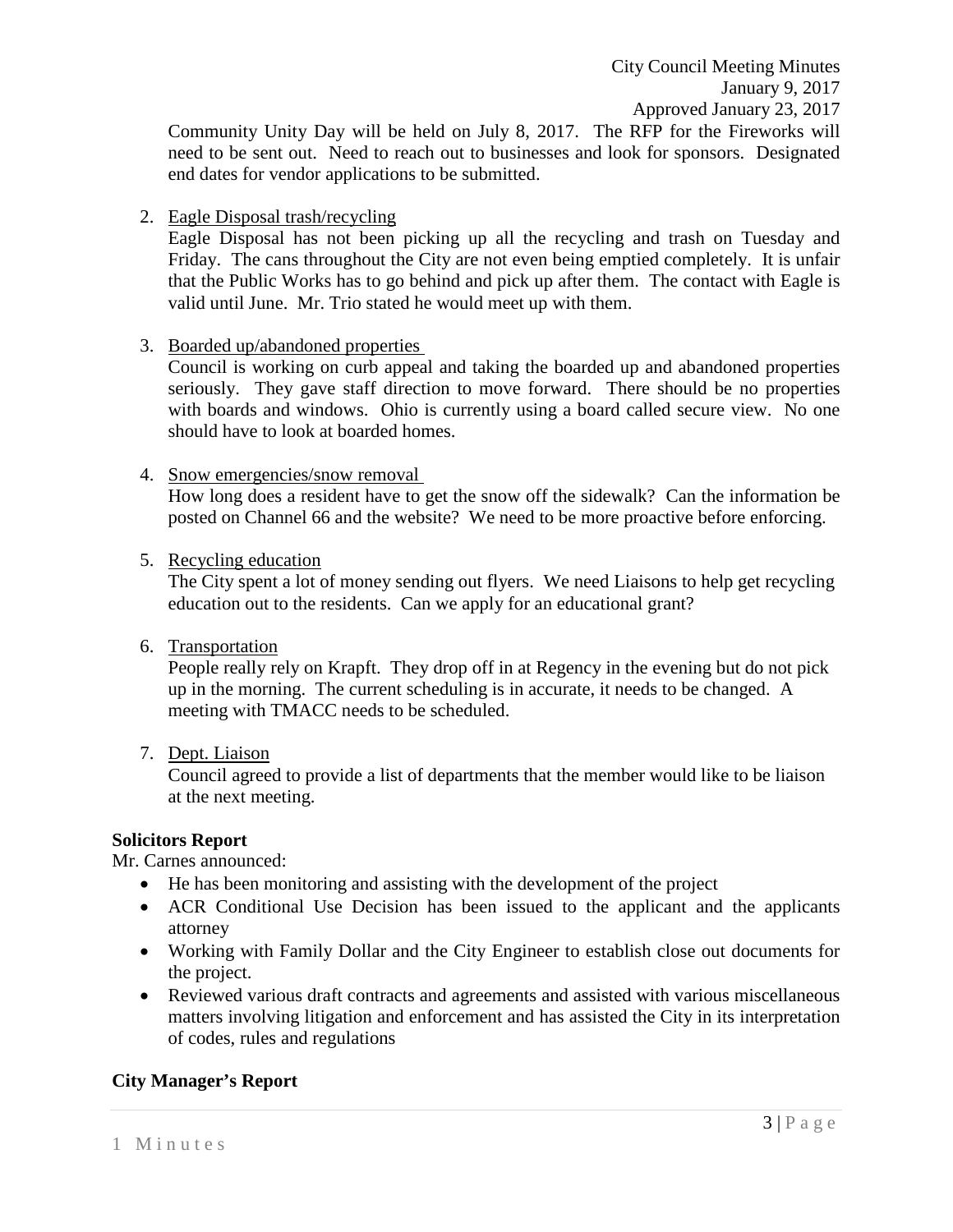City Council Meeting Minutes January 9, 2017 Approved January 23, 2017

Mr. Trio announced:

- The City will utilize Keystone Collections for the Real Estate Tax
- City Hall renovations will be going to RFPO for project management services
- Codes Department (59 permits \$5,750) City received \$1,305 after paying consultant
- Working on finalizing lease for the Train Station
- Met with Pennoni regarding DEPG project
- Rt. 82 and Lincoln Highway funding acquired
- Public Works did fairly well the first snowfall. The City has moved forward to repair the equipment
- Interviewing part time applicants for Public Works

## **Citizens' Hearings –** *Non-Agenda Items Only* **(3 Minutes)**

## Fran Scamuffa

Ms. Scamuffa asked for the financial reports of the RDA to be put on the website. She asked if the Chief would supply a monthly report. He explained that is at the discretion of the Council. She explained there is a hole opening up near St. Joes Church.

## Sandra McClure

Ms. McClure voiced her concerns about street parking. Is it possible to paint lines? Some people believe their renters lease guarantees them spots in front of the property. Chief explained painting lines is cost prohibitive and will lose spaces due to the legal size of the lots.

## Paul Evans

Mr. Evans congratulated the new President and Vice president. Prices are beginning to rise on some of the properties in the City. There are problems with crime in the West End. A meeting was held with the landlords to discuss properties up for rental inspections. Council should look into a financial oversight committee.

## Indira Sammy

Ms. Sammy announced there is a huge hole on Charles Street and Codes has been called, The landlords provide a big service to the community but she encourages renters to invest in purchasing properties.

Mr. Simpson made a motion to close citizen hearings on non-agenda items; Mrs. Green seconded the motion. Motion passed 7-0.

## **Special Events**

There were no special events at this time.

## **Council Comments**

Mr. Hamrick thanked everyone for attending the meeting. See you at the next meeting.

Mrs. Green thanked everyone for attending the meeting. She thanked Mr. DePetris for his devotion to the development in the City.